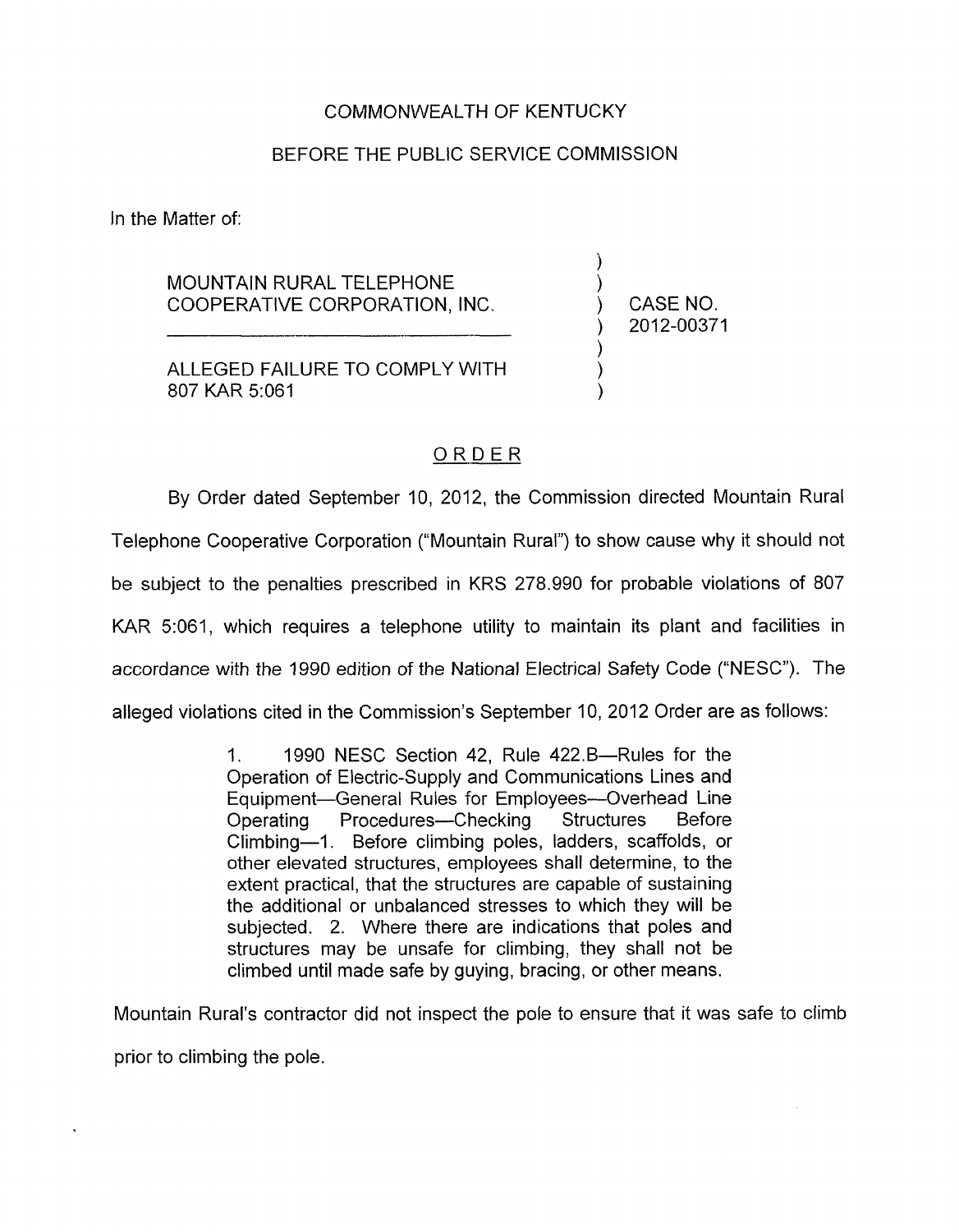2. 1990 NESC Section 42, Rule 421.A-General Rules for Employees-General Operating Routines-Duties of a First Level Super Duties or Person in Charge-this individual shall: 1. Adopt such precautions as are within the individual's authority to prevent accidents. 2. See that safety rules and operating procedures are observed by the employee under the direction of this individual. 3. Make all necessary records and reports, as required.

The supervisor in charge of Mountain Rural's contractor did not make sure the safety

rules and operating procedures were followed.

3. 1990 NESC Section 41 Rule 410.A.1—Supply and Communications Systems--Rules for Employers-General-1. The employer shall inform each employee working on or about communications equipment or electricsupply equipment and the associated lines, of the safety rules governing the employee's conduct while so engaged. When deemed necessary, the employer shall provide a copy of such rules.

The supervisor for Mountain Rural's contractor did not inform the employees of the

safety rules governing the work to be performed.

**4.** 1990 NESC Section 41, Rule 411.A.3-Supply and Communications Systems---Rules for Employers-General-3. Employees shall be instructed as to the character of the equipment or lines and methods to be used before any work is undertaken.

Mountain Rural's contractor did not have a documented job briefing prior to the work commencing.

The violations cited in the Commission's September IO, 2012 Order arose from

an April 17, 2012 incident in Wolfe County, Kentucky, wherein Ryan Rose, an employee

of R & L Contracting, Inc. ("R & L"), a contractor for Mountain Rural Telephone

Cooperative Corporation, Inc., sustained injuries as a result of an accident while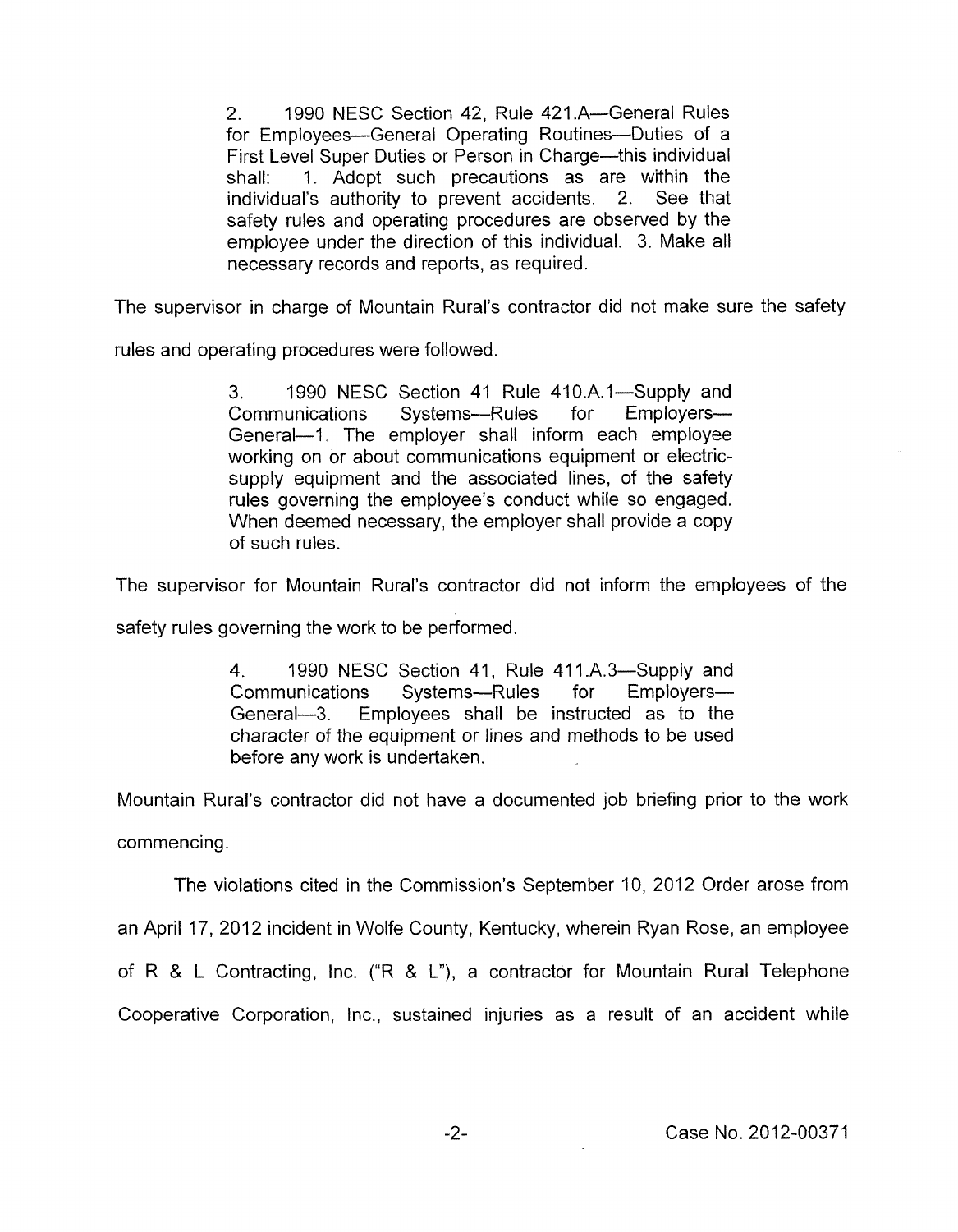attempting to raise the height of a telephone service drop on a Licking Valley Rural Electric Cooperative Corporation ("Licking Valley") service pole.

On September 27, 2012, Mountain Rural filed a response to the Commission's September IO, 2012 show cause Order and requested an informal conference be held in this matter. The informal conference was held at the Commission's offices on November 8, 2012. The discussions at the informal conference led to the filing of a Joint Stipulation of Facts and Settlement Agreement (collectively referred to as "Settlement Agreement").

The Settlement Agreement, attached hereto as an Appendix and incorporated herein by reference, sets forth Mountain Rural's agreement with the statement of facts contained in the Commission Staffs Electric Utility Personal Injury Accident Report ("Report"), signed and dated June  $7$ , 2012. The Report was appended to the Commission's September IO, 2012 show cause Order. The Settlement Agreement also discusses the remedial actions taken by Mountain Rural and a civil penalty in the amount of \$2,500.00 that Mountain Rural will pay in full satisfaction of this proceeding.

In determining whether the terms of the Settlement Agreement are in the public interest and are reasonable, the Commission has taken into consideration the comprehensive nature of the Settlement Agreement, and Mountain Rural's actions taken after the accident. These actions include: adding safety meetings to stress the importance of safety procedures when climbing poles; drafting a letter to send to each contractor regarding safety policies; performing safety audits on contractors; and cooperation in achieving a resolution of this proceeding.

-3- Case No. 2012-00371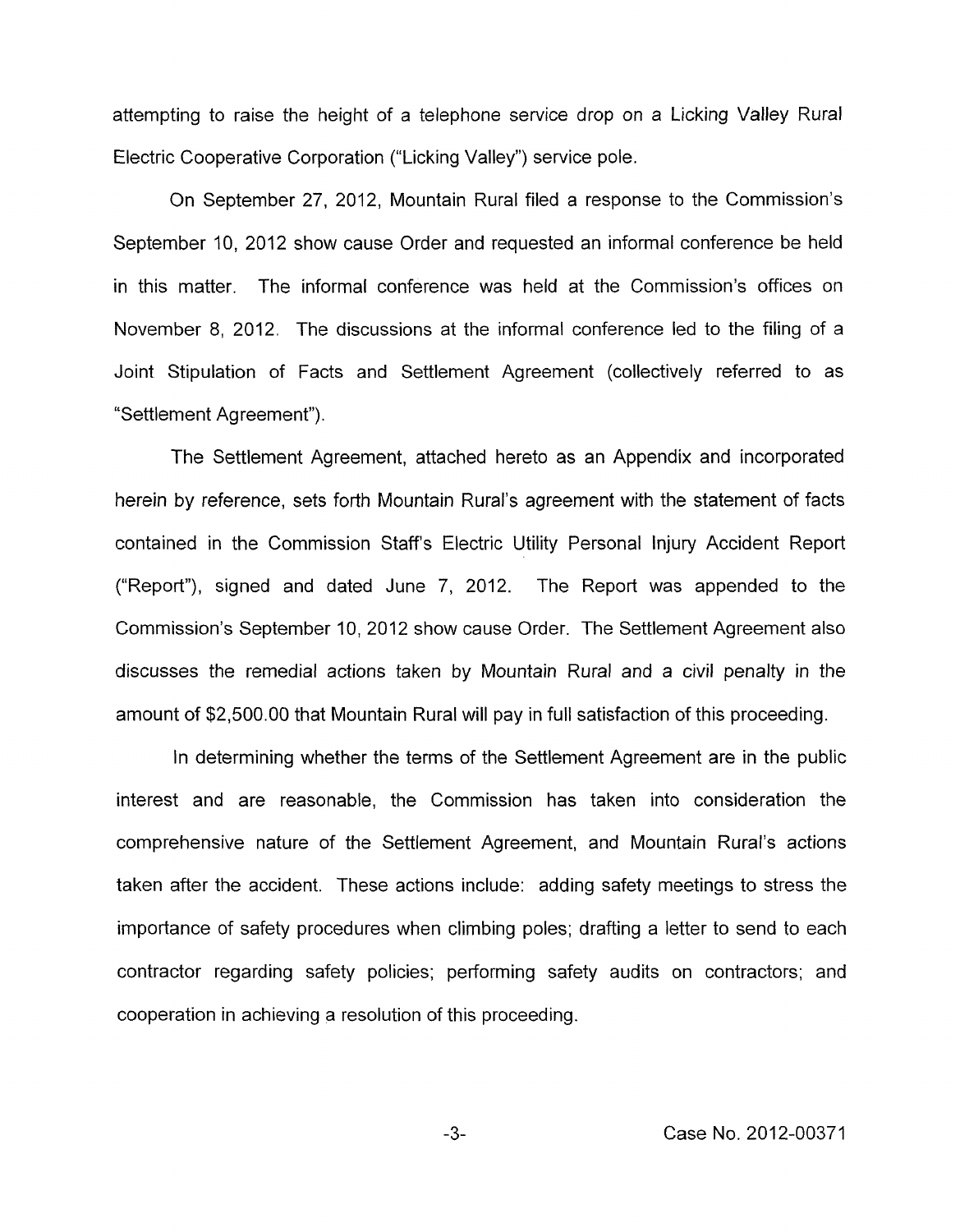Based on the evidence of the record and being otherwise sufficiently advised, the Commission finds that the Settlement Agreement is in accordance with the law and does not violate any regulatory principle. The Settlement Agreement is a product of arm's-length negotiations among capable, knowledgeable parties, is in the public interest, and results in a reasonable resolution of all issues in this case.

IT IS THEREFORE ORDERED that:

1. The Joint Stipulation of Facts and Settlement Agreement is adopted and approved in its entirety as a complete resolution of all issues in this case.

2. Mountain Rural is assessed a penalty of \$2,500.00.

3. Mountain Rural shall pay the \$2,500.00 civil penalty within 30 days of the date of this Order by cashier's check or money order payable to the Kentucky State Treasurer and mailed or delivered to the Office of General Counsel, Kentucky Public Service Commission, 211 Sower Boulevard, Post Office Box 615, Frankfort, Kentucky 40602.

4. Mountain Rural shall establish an annual safety meeting to be held with Mountain Rural's contractors. Mountain Rural's contractors may attend this annual safety seminar, but Mountain Rural shall not be required to compel or require that any contractor of Mountain Rural attend any annual safety seminar. Mountain Rural shall provide the date, time and place of each of these annual meetings to the Commission so that Commission Staff may attend.

5. Mountain Rural shall make all new policies or policy changes available to its contractors for informational purposes.

-4- Case No. 2012-00371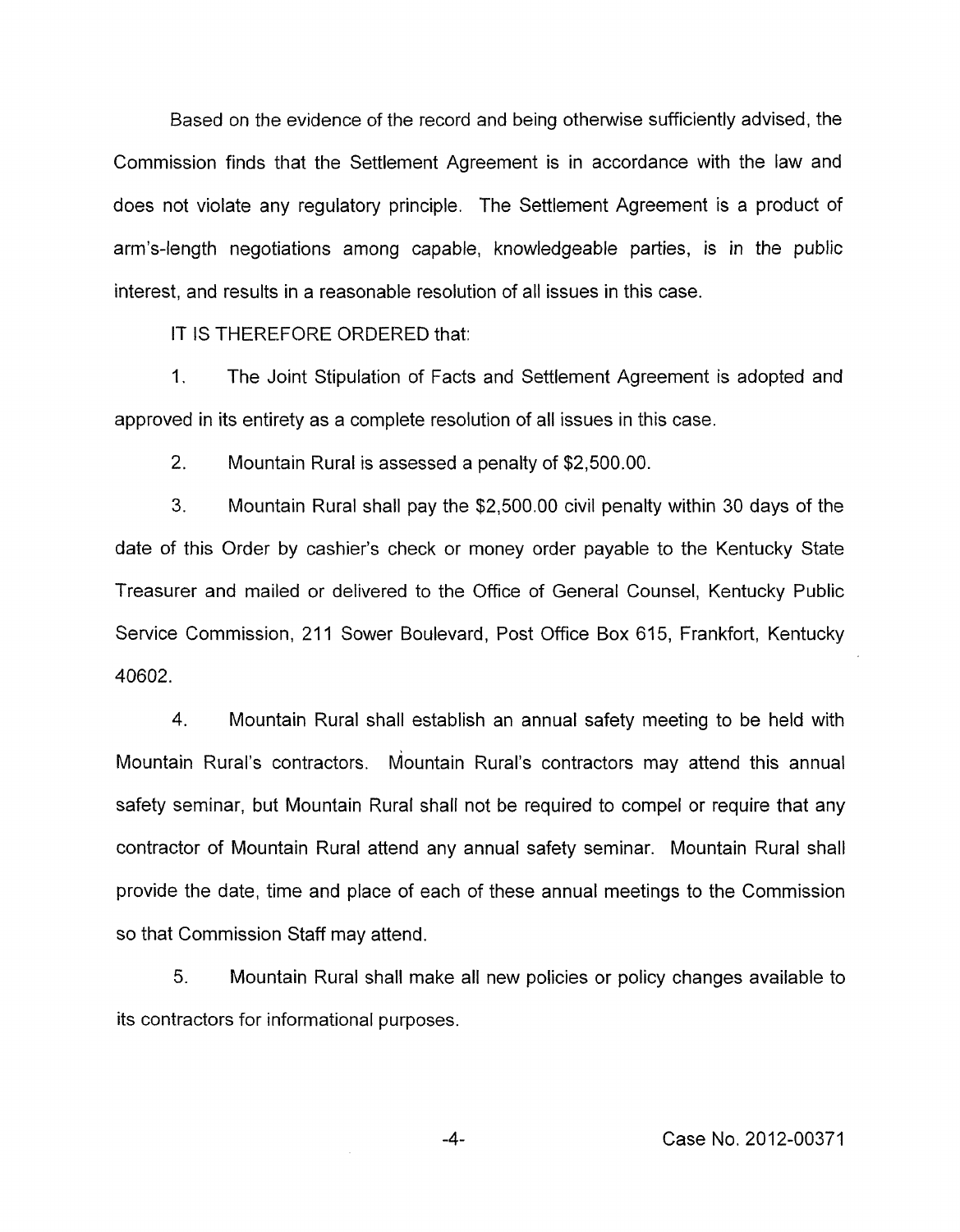6. Mountain Rural shall require all contractors to keep written documentation on job briefings and safety meetings on Mountain Rural jobs. Mountain Rural shall require its contractors to provide this documentation to Mountain Rural upon request.

7. Mountain Rural shall perform, or Mountain Rural shall contract with a thirdparty consultant to perform, documented safety audits on its contractors' compliance with the NESC and any other standards adopted or regulation promulgated by the Commission. On or before June 30, 2013, Mountain Rural shall provide to the Commission documentation of its safety audits performed on Mountain Rural's contractors from January 1, 2013 to June 1, 2013.

8. The hearing scheduled for January 15,2013 is cancelled.

9. Upon payment of the \$2,500.00 civil penalty, this case shall be closed and removed from the Commission's docket without further Order of the Commission,

IO. Any documents filed in the future pursuant to ordering paragraphs **4**  through 7 herein shall reference this case number and shall be retained in the utility's general correspondence file.

By the Commission

ENTERED A **JAN 11 2013 ICKY PUBLIC** SERVICE COMMISSION

ATTEST:

*(Varouh)*. Chumoll for

Case No. 2012-00371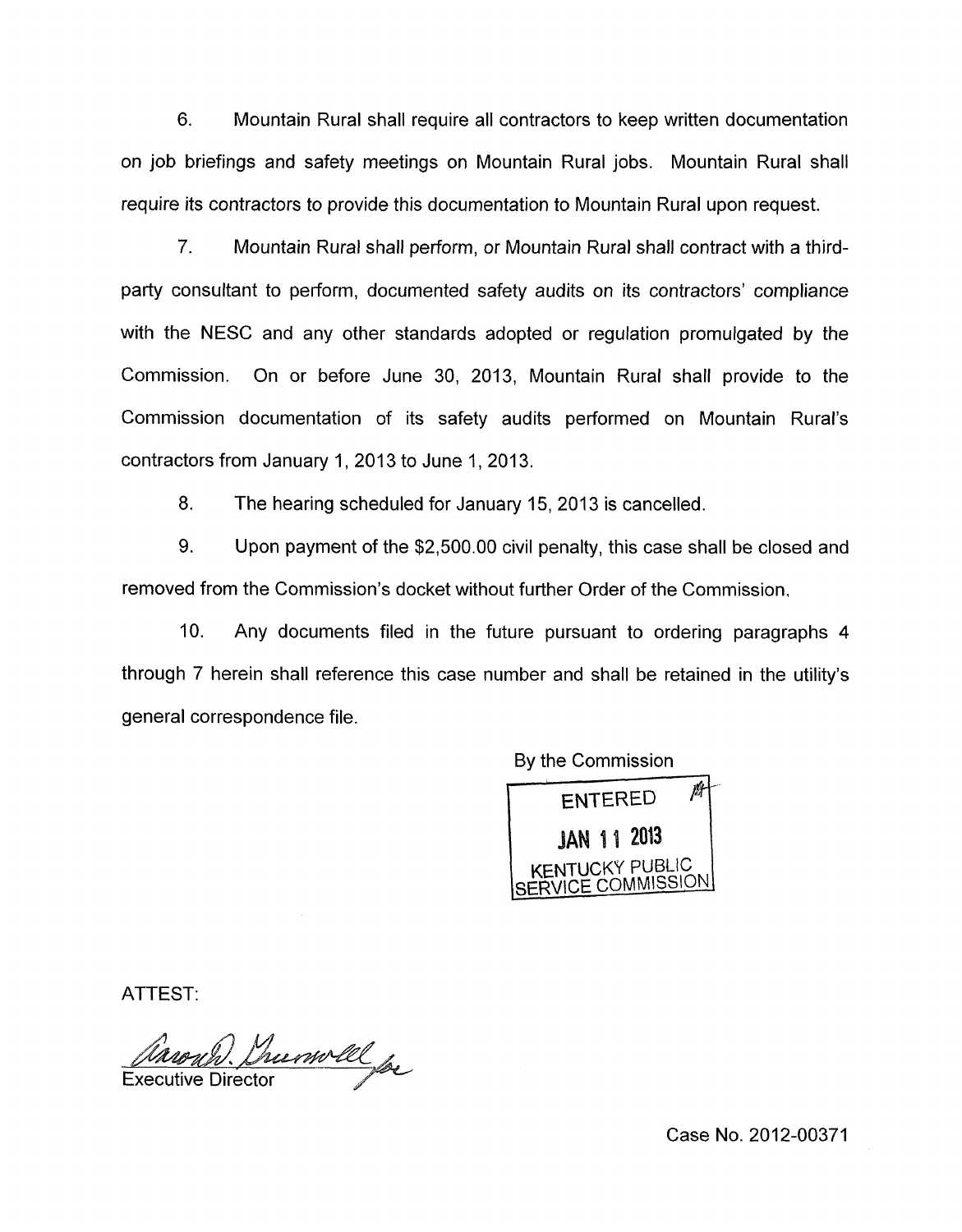# APPENDIX

# APPENDIX TO AN ORDER OF THE KENTUCKY PUBLIC SERVICE COMMISSION IN CASE NO. 2012-00371 JAN 1 1 2013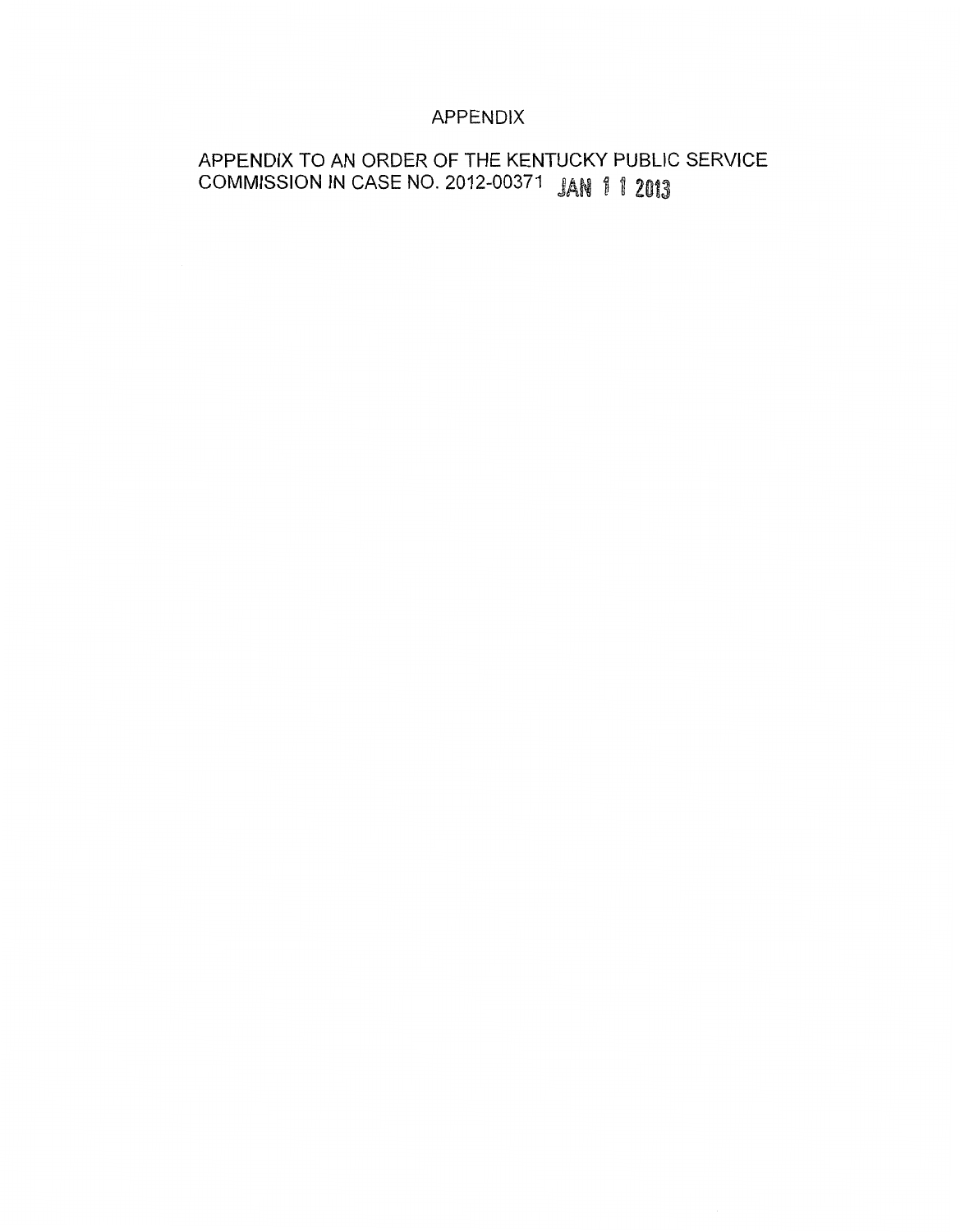## COMMONWEALTH OF KENTUCKY

### BEFORE THE PUBLIC SERVICE COMMISSION

In the Matter of:

MOUNTAIN RURAL TELEPHONE  $\qquad \qquad \text{(OOPERATIVE CORPORTION)}$ COOPERATIVE CORPORATION

CASE NO. 2012-00371

ALLEGED FAILURE TO COMPLY WITH 807 KAR 5:061

# **STIPULATION OF FACTS AND SETTLEMENT AGREEMENT**

) 1

This agreement is formally known as a Stipulation of Facts and Settlement Agreement ("Settlement Agreement"). The parties to this Settlement Agreement are Mountain Rural Telephone Cooperative Corporation, inc. ("Mountain Rural") and Staff of the Kentucky Public Service Commission ("Commission Staff). It *is* the intent and purpose of the parties hereto to express their agreement on a mutually satisfactory resolution of all of the issues in the proceeding.

It is understood by the parties that this Settlement Agreement is not binding upon the Public Service Commission ("Commission"). The Commission must independently approve and adopt this Settlement Agreement before this matter can be deemed concluded and removed from the Commission's docket. The parties have expended considerable efforts to reach a stipulation as to the facts of this matter, as well *as* in developing a proposal for settlement. Mountain Rural and Commission Staff agree that this Settlement Agreement, viewed in its entirety, constitutes a reasonable resolution of all issues in this proceeding.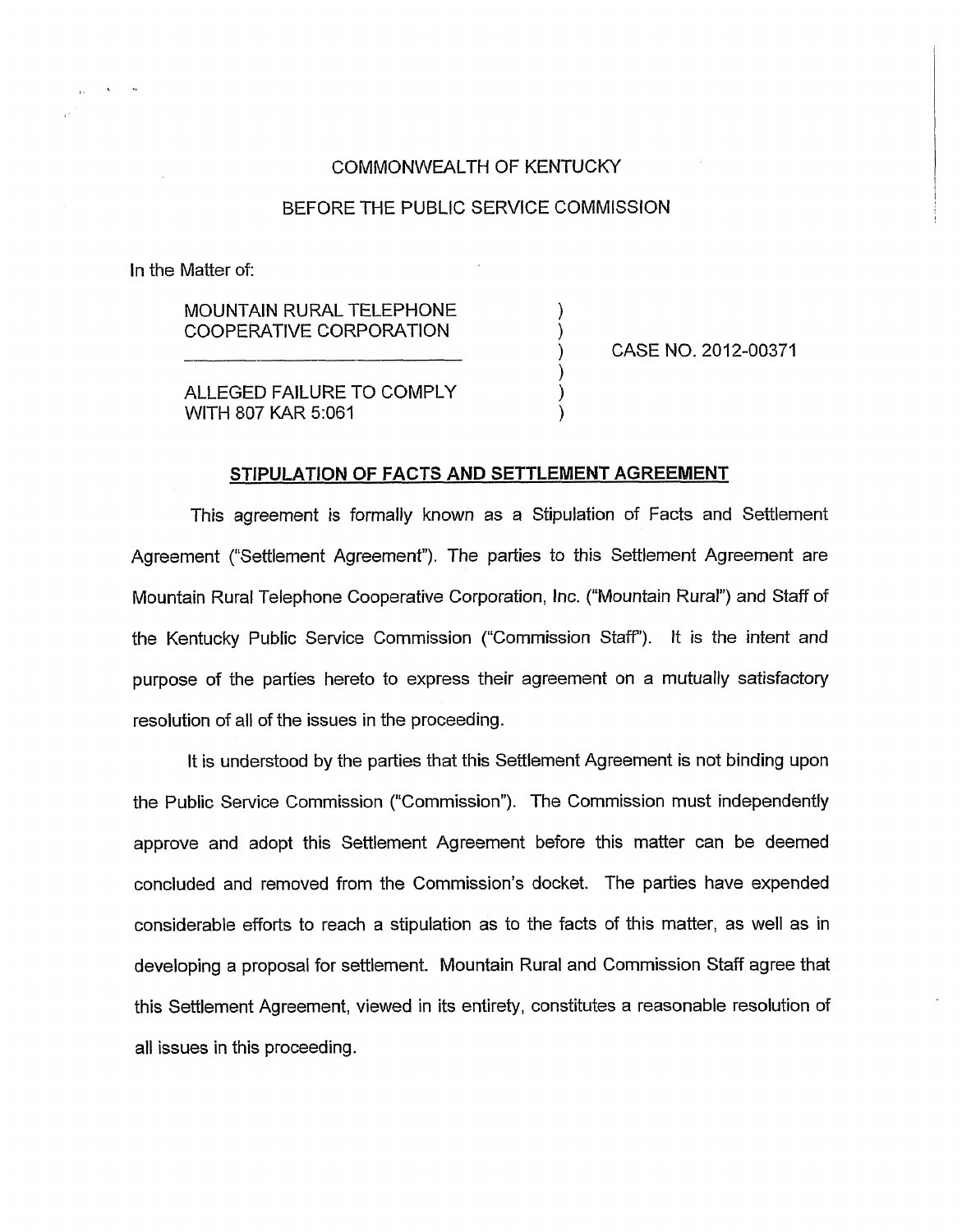In addition, the adoption of this Settlement Agreement will eliminate the need for the Commission, Commission Staff, and Mountain Rural to expend significant resources in litigating this proceeding and will eliminate the possibility of, and any need for, rehearing or appeals of the Commission's final Order.

#### **FACTS**

Mountain Rural and the Commission Staff submit this stipulation of facts for the Commission's consideration. Commission Staff submitted to the Commission an Incident Investigation Report ("Report") regarding this incident. The report alleges that on April 17, 2012, at Highway 1812 and Hurst Lane in Wolfe County, Kentucky, Ryan Rose, an employee of R & L Contracting, Inc. ("R & **L"),** sustained injuries as a result of an accident while attempting to raise the height of a telephone service drop on a Licking Valley Rural Electric Cooperative Corporation ("Licking Valley") service pole. R & **L-** is an independent contractor of Mountain Rural.

According to the Report, on the day of the incident, the victim climbed the Licking Valley service pole to raise a telephone service drop attached to the pole. When Mr. Rose released the tension of the telephone service drop, the pole fell with Mr. Rose still attached to it.

According to the Report, it appears the pole was set near a creek and the earth at the base of the pole had been eroded on the side closest to the creek. It also appears the pole was being supported by the attached conductors and down guys; that the pole was only sticking in the ground about 21 inches from the moisturelmud on the pole; and that the pole fell, with Mr. Rose still attached, after he cut the p clamp. Based on the hook marks on the pole, Mr. Rose had climbed about two-thirds *(213)* of the way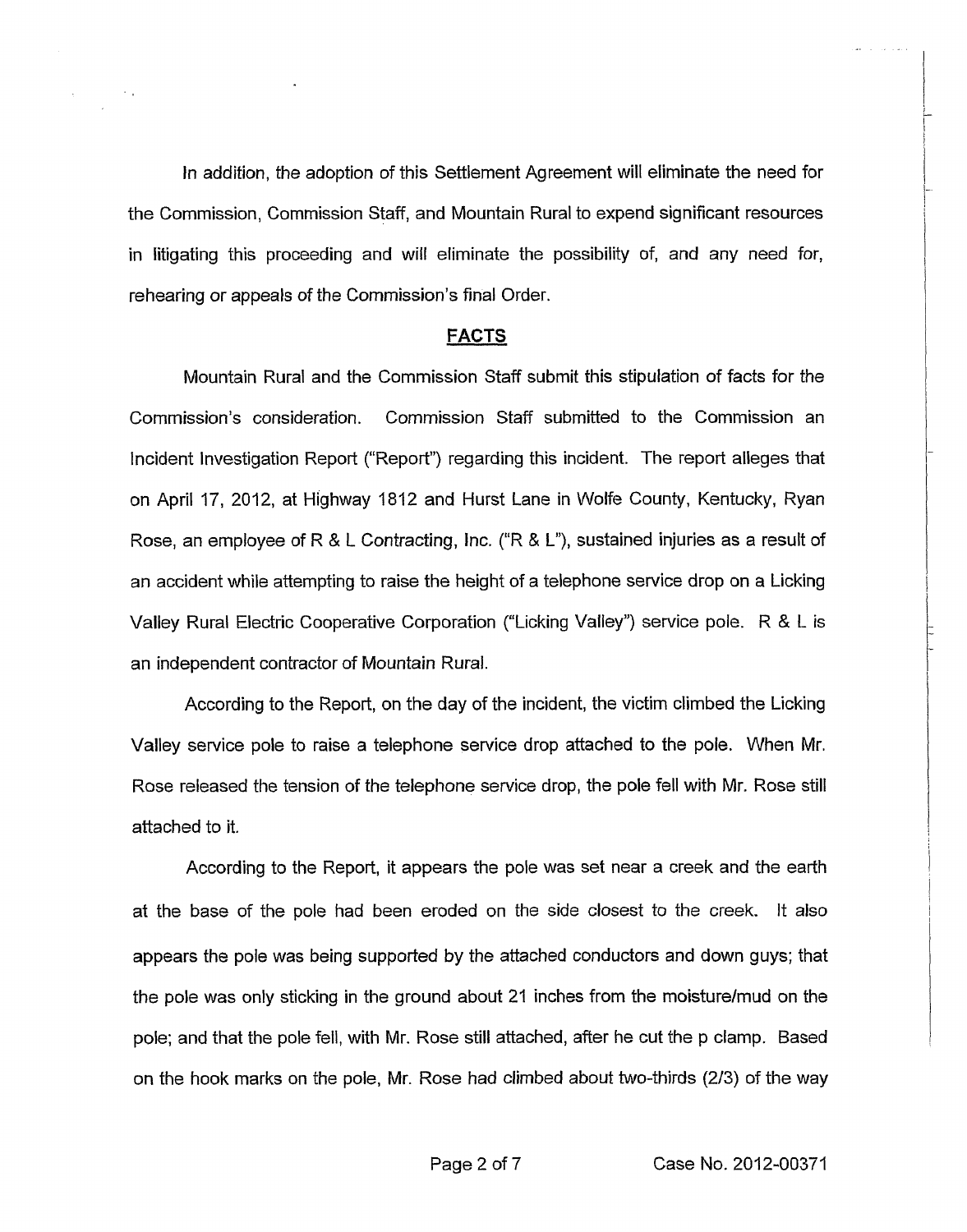up the pole when it fell across the creek. Mr. Rose remained secured to the utility pole until R & **L** employees removed him after the pole collapsed.

Mountain Rural and Commission Staff agree that the Report fairly and accurately describes events which occurred on the day of the April 17, 2012 incident.

#### **SHOW CAUSE ORDER**

By a Show Cause Order dated September IO, 2012, the Commission initiated this proceeding to determine whether Mountain Rural should be subject to the penalties prescribed in KRS 278.990 for probable violations of 807 KAR 5:061 *5* 3, which requires a telephone utility to maintain its plant and facilities in accordance with the 1990 edition of the National Electrical Safety Code ("NESC"). Specifically, the sections alleged to be violated are as follows:

> 1. 1990 NESC Section 42, Rule 422.B-Rules for the Operation of Electric-Supply and Communications Lines and Equipment-General Rules for Employees-Overhead Line Operating Procedures--Checking Structures Before Climbing-1. Before climbing poles, ladders, scaffolds, or other elevated structures, employees shall determine, *to* the extent practical, that the structures are capable of sustaining the additional or unbalanced stresses to which they will be subjected. 2. Where there are indications that poles and structures may be unsafe for climbing, they shall not be climbed until made safe by guying, bracing, or other means.

> 2. 1990 NESC Section 42, Rule 421 A-General Rules for Employees-General Operating Routines-Duties of a First Level Super Duties or Person in Charge-this individual shall: 1. Adopt such precautions as are within the individual's authority to prevent accidents. 2. See that safety rules and operating procedures are observed by the employee under the direction of this individual. 3. Make all necessary records and reports, as required.

> 3. 1990 NESC Section 41 Rule 410.A.1—Supply and Communications Systems---Rules for Employers---General-1. The employer shall inform each employee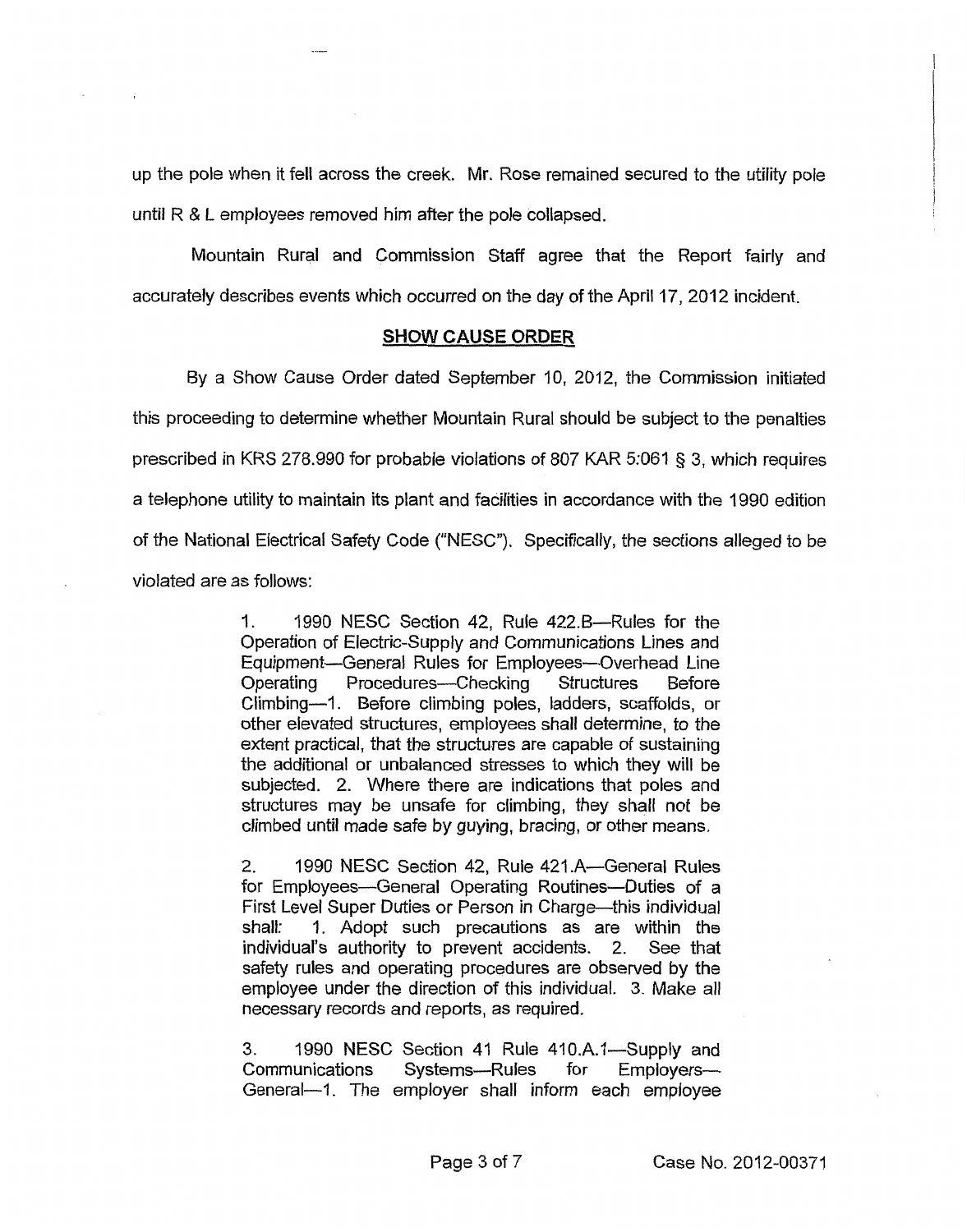working on or about communications equipment or electricsupply equipment and the associated lines, of the safety rules governing the employee's conduct while so engaged. When deemed necessary, the employer shall provide a copy of such rules.

 $\pm$  100  $^{\circ}$  100  $^{\circ}$  100  $^{\circ}$ 

4. 1990 NESC Section 41, Rule 411.A.3—Supply and Communications Systems-Rules for Employers-General-3. Employees shall be instructed as to the character of the equipment or lines and methods to be used before any work is undertaken.

On September 27, 2012, Mountain Rural filed a respanse to the Commission's September 10, 2012 Order and requested an informal conference be held in this matter. Pursuant to that request, an informal conference was scheduled in this matter for November 8, 2012, at the Commission's Frankfort offices. Representatives of Mountain Rural were in attendance, as were Commission Staff.

During the informal conference, representatives of Mountain Rural confirmed that proactive steps have been taken to improve the contractor relationship. Mountain Rural also provided Commission Staff with *a* binder of information pertaining to all changes in policies and procedures that have been made since this incident. Mountain Rural filed a copy of this information in the record of this case on November **14,** 2012.

#### **SETTLEMENT AGREEMENT**

As a result of discussions held during the informal conference, Mountain Rural and the Commission Staff submit the following Settlement Agreement for the Commission's consideration in this proceeding:

I. Mountain Rural agrees that the Commission Staffs Incident investigation Report, Appendix to the Commission's September IO, 2012 Order in this matter,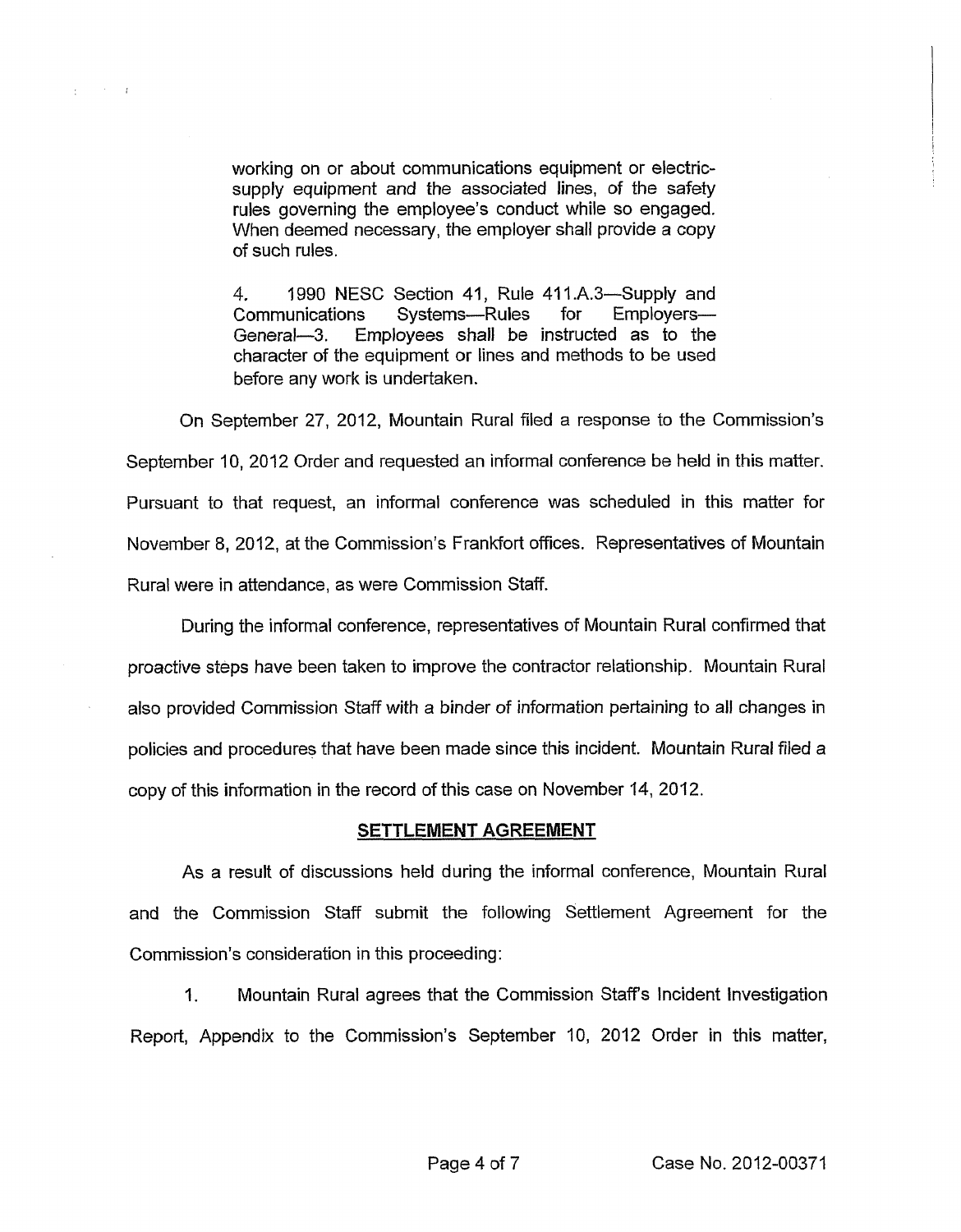accurately describes and sets forth material facts and circumstances surrounding the April 17, 2012 incident.

2. In settlement of this proceeding, Mountain Rural agrees for a civil penalty of \$2,500.00 to be assessed. Mountain Rural agrees to pay the \$2,500.00 civil penalty within 30 days of the date of the Commission's Order approving this Settlement Agreement. The scope of this proceeding is limited by the Commission's September IO, 2012 Order on whether Mountain Rural should be assessed a penalty under KRS 278.990 for violations of 807 KAR 5:061 and the adequacy, safety, and reasonableness of its practices related to the construction, installation, and repair of electric facilities and whether such practices require revision. Neither the payment of the \$2,500.00 nor any other agreement contained in this Stipulation, shall be construed as an admission by Mountain Rural of any liability in this matter, or in any legal proceeding or lawsuit arising out of the facts set forth in the Report, nor shall the Commission's acceptance of this Settlement Agreement be construed as a finding of a violation of any Commission regulation or NESC rule.

*3.* Mountain Rural shall establish an annual safety seminar to be held with Mountain Rural's contractors. Mountain Rural's contractors may attend this annual safety seminar, but Mountain Rural shall not be required to compel or require that any contractor of Mountain Rural attend any annual safety seminar. Mountain Rural shall provide the date, time and place of each of these annual seminars to the Commission for a period of *two* (2) years, ending on December 31, 2014, so that Commission Staff can attend.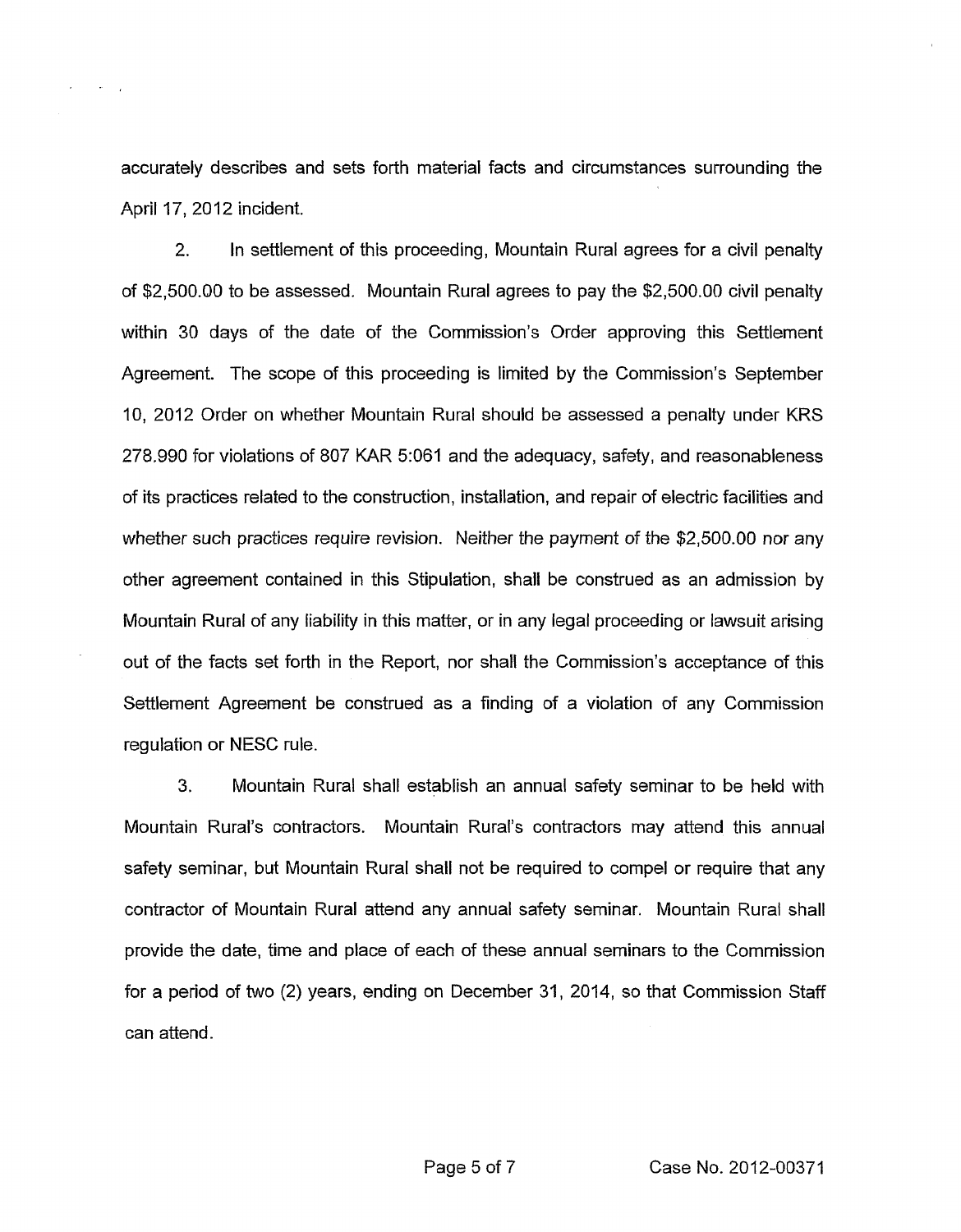**4.** Mountain Rural shall make all new safety policies or changes to existing safety policies available to its contractors for informational purposes.

5. Mountain Rural shall require that all contractors keep written documentation on job briefings and safety meetings on all Mountain Rural jobs. Mountain Rural shall require that its contractors provide this documentation to Mountain Rural upon request.

**6.** Mountain Rural shall perform, or Mountain Rural shall contract with a third party consultant to perform, documented safety audits on its contractors' compliance with the NESC and any other standards adopted or regulation promulgated by the Commission. On or before June 30, 2013, Mountain Rural shall provide the Commission documentation of safety audits performed on Mountain Rural's contractors from January 1, 2013 to June 1, 2013.

7. In the event that the Commission does not accept this Settlement Agreement in its entirety, Mountain Rural and Commission Staff reserve their rights to withdraw from it and require that a hearing be held on any and all issues involved and that none of the provisions contained within this Settlement Agreement shall be binding upon the parties; used as an admission by Mountain Rural of any liability in any legal proceeding, administrative proceeding or lawsuit arising out of the facts set forth in the Incident Investigation Report; or otherwise used as an admission by either party.

8. This Settlement Agreement is for use in Commission Case **No.** 2012- 00371, and no party to this matter shall be bound by any part of this Settlement Agreement in any other proceeding, except that this Settlement Agreement may be used in any proceedings by the Commission to enforce the terms of this Settlement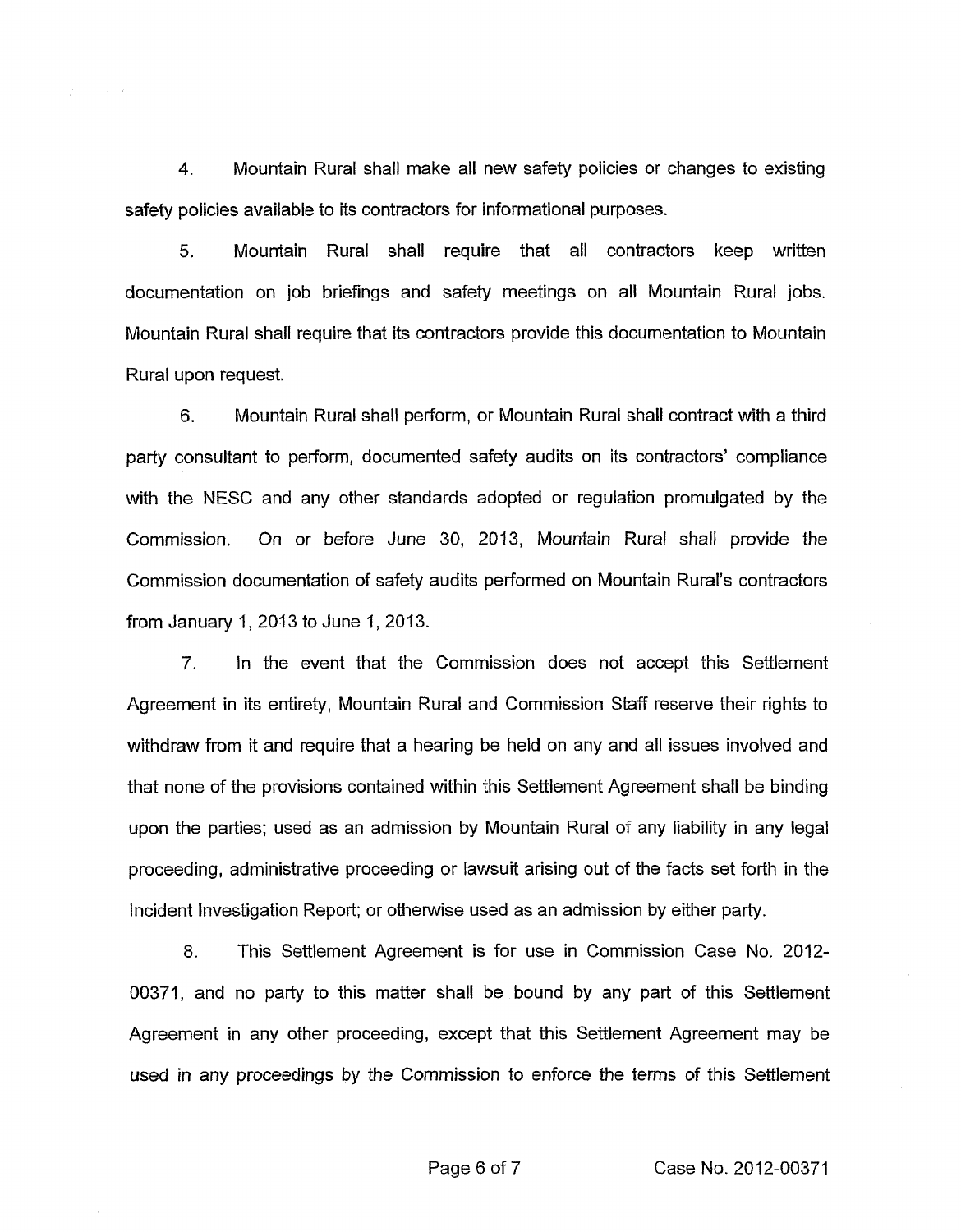Agreement or to conduct a further investigation of Mountain Rural's service. Mountain Rural shall not be precluded or estopped from raising any issue, claim or defense therein by reason of the execution of this Settlement Agreement.

 $\tau = \gamma \tau^2/\kappa \to \kappa$ 

9. Mountain Rural and Commission Staff agree that this Settlement Agreement is reasonable, *is* in the public interest, and should be adopted in its entirety by the Commission. If adopted by the Commission, Mountain Rural agrees to waive its right to a hearing and will not file any petition for rehearing or seek judicial appeal.

**MOUNTAIN RURAL TELEPHONE COOPERATIVE CORPORATION, INC.** 

| By: (print name) | W.A. G.                                  |
|------------------|------------------------------------------|
| By: (sign name)  | $\mathscr{S}$ : $\mathbb{N}_{i,j}$<br>WA |
| Title:           | General Manager                          |
| Date:            | 12/12/2012                               |
| By: (print name) | John E. Selert                           |
| By: (sign name)  |                                          |
| Title:           | Counsel                                  |
| Date:            | $\sim$                                   |

# **STAFF OF THE KENTUCKY PUBLIC SERVICE COMMISSION**

| By: (print name) | Allyson Honaker       |
|------------------|-----------------------|
| By: (sign name)  | Klispen Stenenic      |
| Title:           | <b>Staff Attorney</b> |
| Date:            |                       |